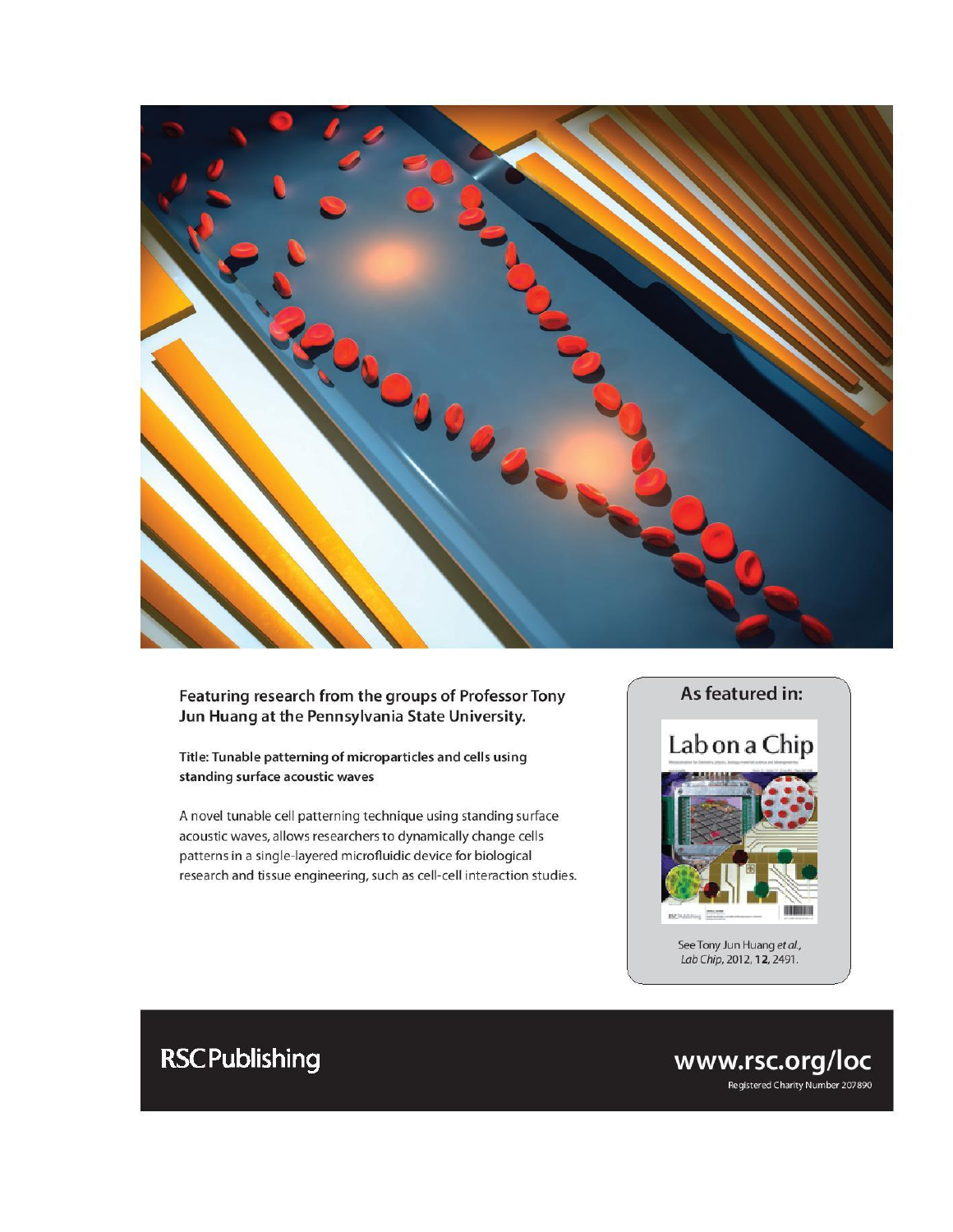# [Lab on a Chip](http://dx.doi.org/10.1039/c2lc21021e) [Dynamic Article Links](http://dx.doi.org/10.1039/c2lc21021e)

www.rsc.org/loc **PAPER** 

### Tunable patterning of microparticles and cells using standing surface acoustic waves

Xiaoyun Ding,<sup>†</sup><sup>a</sup> Jinjie Shi,†<sup>ab</sup> Sz-Chin Steven Lin,<sup>a</sup> Shahrzad Yazdi,<sup>ac</sup> Brian Kiraly<sup>a</sup> and Tony Jun Huang<sup>\*a</sup>

Received 20th October 2011, Accepted 3rd April 2012 DOI: 10.1039/c2lc21021e

We have developed an acoustic-based tunable patterning technique by which microparticles or cells can be arranged into reconfigurable patterns in microfluidic channels. In our approach, we use pairs of slanted-finger interdigital transducers (SFITs) to generate a tunable standing surface acoustic wave field, which in turn patterns microparticles or cells in one- or two-dimensional arrays inside the microfluidic channels—all without the assistance of fluidic flow. By tuning the frequency of the input signal applied to the SFITs, we have shown that the cell pattern can be controlled with tunability of up to 72%. This acoustic-based tunable patterning technique has the advantages of wide tunability, non-invasiveness, and ease of integration to lab-on-a-chip systems, and shall be valuable in many biological and colloidal studies. **Lab on a Chip**<br>
Cite tris DOI: 10.1039/c2/c21021e<br>
www.scorg/loc **PAPER**<br> **Tunable patterning of microparticles and cells using standing surface acoustic**<br> **Waves**<br> **Now Ding.<sup>44</sup> Junije Shi,<sup>24b</sup> Sr-Chin Steven Lin,<sup>2</sup>** 

#### Introduction

The ordered arrangement of biological cells and microscale objects plays an important role in many biological and colloidal studies, such as microarrays,<sup>1,2</sup> regenerative medicine,<sup>3,4</sup> and tissue engineering.<sup>5–7</sup> Thus far, many cell/particle-patterning techniques have been demonstrated, including optical tweezers,  $8,9$  magnetic tweezers,  $10-12$  optoelectronic tweezers,  $13-16$ hydrodynamic manipulation,  $17-23$  electrokinetics,  $24-29$  and bulk acoustic wave-based acoustophoresis. $30-36$  Among these approaches, acoustic-based methods $37-62$  seem to be ideal for on-chip manipulation or patterning of microparticles/cells as acoustic methods are inherently non-invasive and can be used to pattern virtually all kinds of microparticles. Recently, we demonstrated an ''acoustic tweezers'' technique, in which micro-objects were effectively patterned using standing surface acoustic waves (SSAWs) generated by a pair of interdigital transducers (IDTs).<sup>63</sup> However, this acoustic tweezers technique shares the same limitation as many other on-chip patterning techniques: features (e.g., the period) of the pattern cannot be modified. Once the device is fabricated, the period of the pattern is established and can be adjusted only within the bandwidth of the IDT (a range of less than  $10\%$ ).<sup>64,65</sup> In this sense, the previously demonstrated acoustic tweezers technique operates in a static manner.

In this article, we report a major advancement in the acoustic tweezers technique: achieving tunable particle/cell-patterning by varying the SSAW field with slanted-finger interdigital transducers (SFITs). Since the period of a SFIT—a variation of the regular IDT—changes continuously from one end to the other, SSAWs at different wavelengths can be generated in between a pair of identical SFITs.<sup>66-69</sup> Thus, control of the frequency of an input AC signal translates into a wavelength- and locationvarying SSAW field that in turn patterns microparticles with different features. Such a tunable particle/cell-patterning technique is expected to be valuable in many on-chip cell studies $1-6$ such as the dynamic control of cell–cell interactions.

#### Working mechanism

The schematic of a SFIT is shown in the left panel of Fig. 1a. A SFIT can be conceptually considered as a cascade of thin, distinct IDTs with homogenous finger spacing separated by the dotted lines. If the number of sub-channels is large, each subchannel can be considered a conventional uniform IDT. For each sub-channel, the period of the slanted fingers,  $D_i$ , is given by

$$
D_i = \lambda = c/f_i \tag{1}
$$

where  $\lambda_i$  is the wavelength of the SAWs excited by the subchannel, c is the SAW velocity on the piezoelectric substrate along the propagation direction (normal to SFIT), and  $f_i$  is the resonance frequency of the sub-channel.

When a radio frequency (RF) signal is applied to the SFIT deposited on a piezoelectric substrate, SAWs are generated from the sub-channels where the period of the slanted fingers satisfies eqn (1) to support the resonance condition. Take one of our designs as an example: the period of the SFIT decreases linearly to cover a frequency range of 12 to 18 MHz. When a RF signal is

<sup>&</sup>lt;sup>a</sup>Department of Engineering Science and Mechanics, The Pennsylvania State University, University Park, PA, 16802, USA.

E-mail: junhuang@psu.edu; Fax: 814-865-9974; Tel: 814-863-4209 b The DOW Chemical Company, Spring House Technology Center, Spring

House, PA, 19477, USA

<sup>&</sup>lt;sup>c</sup>Department of Mechanical and Nuclear Engineering, The Pennsylvania State University, University Park, Pennsylvania, 16802, USA { The authors contributed equally to this work.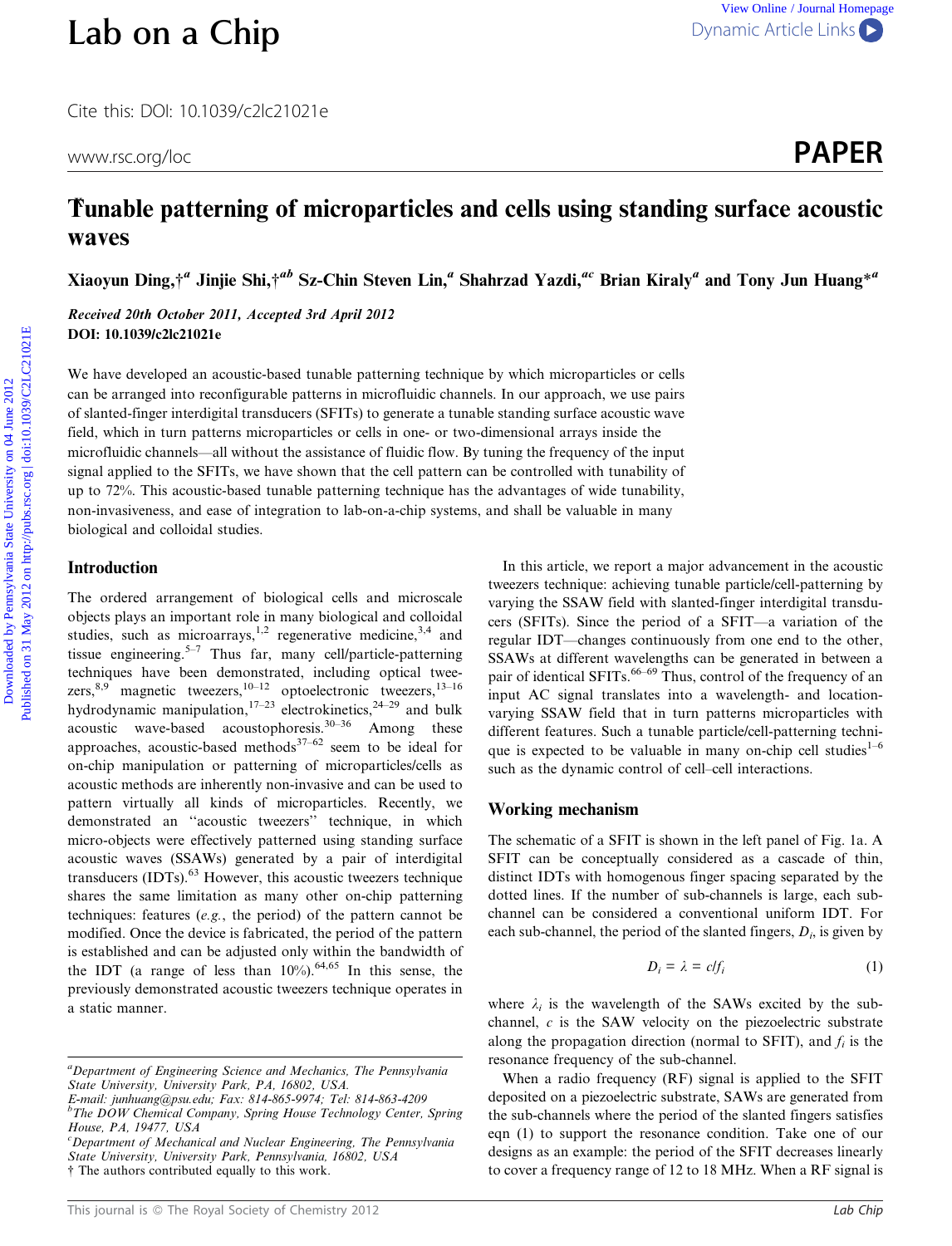



Fig. 1 (a) The left panel shows the configuration of a SFIT of which the period is changing continuously. The right panel describes the amplitude distribution of a SAW at different frequencies. (b) A schematic drawing of the acoustic-based, one-dimensional dynamic patterning device. (c) Relationship between frequency and spacing of one-dimensional patterning on different piezoelectric substrates.

applied at a frequency near the center of the tunable range (15 MHz), the excited SAW has its maximum amplitude at the center of the SFIT with a narrow bandwidth, as shown by the solid black line in Fig. 1a. The bandwidth of the excited SAW is inversely proportional to the number of slanted fingers; the effective aperture  $A_{\text{eff}}$  of the excited SAW beam can be approximated as<sup>70,71</sup>

$$
A_{\rm eff} \cong \frac{1}{n} \frac{f_0}{f_{\rm h} - f_1} A_0 \tag{2}
$$

where *n* is the number of finger pairs, and  $f_0$ ,  $f_h$ ,  $f_l$ ,  $A_0$  are the center frequency, highest frequency, lowest frequency, and aperture length of the SFIT, respectively. If we tune the frequency of the input RF signal, the main SAW beam will be switched to corresponding high-frequency (red dash-dotted line in Fig. 1a) or low-frequency (blue dashed line in Fig. 1a) regions, respectively. Therefore, the SFITs allow dynamic control of the specific position of the maximum SAW amplitude and the acoustic wavelength. It is worth noting that the amplitude of the excited SAW generally varies with frequency when the input voltage is kept constant;<sup>72</sup> however, it is possible to calibrate the system to obtain a uniform output, as shown in the right panel of Fig. 1a. Since the propagation velocity of SAW varies depending on the material properties of the piezoelectric substrate, as shown in Fig. 1c,  $73,74$  we can also achieve large or narrow pattern spacing for different applications by choosing an appropriate substrate. In this experiment, we use a  $128^\circ$  Y-cut lithium niobate (LiNbO<sub>3</sub>) wafer for its optical transparency and high electro-mechanical coupling.

The acoustic-based tunable one-dimensional (1D) patterning devices consist of a polydimethylsiloxane (PDMS) microfluidic channel bonded in between an identical pair of SFITs deposited on a piezoelectric substrate. The pair of SFITs was deposited in a parallel geometry, as shown in Fig. 1b, and an RF signal was split and applied to each SFIT to generate two identical SAWs propagating along the y-axis. These two SAWs propagate in opposite directions and interfere with each other to form a SSAW field in between the SFITs where the PDMS microchannel was bonded (Fig. 1b). Such a SSAW field leads to a periodic distribution of pressure nodes and antinodes on the device substrate. When the resonating SSAW encounters the liquid medium encapsulated in the microchannel, it generates periodic longitudinal pressure waves that cause pressure fluctuations in the medium. The acoustic radiation force, generated from the pressure fluctuations, pushes the suspended particles/cells toward pressure nodes or antinodes in the SSAW field, depending on the elastic properties of microparticles/cells. The primary acoustic radiation force that acts on microparticles can be expressed as<sup>75</sup>

$$
F_{\rm r} = -\left(\frac{\pi p_0^2 V_{\rm c} \beta_{\rm w}}{2 \lambda}\right) \phi(\beta, \rho) \sin(2kx) \tag{3}
$$

$$
\phi(\beta,\rho) = \frac{5\rho_{\rm c} - 2\rho_{\rm w}}{2\rho_{\rm c} + \rho_{\rm w}} - \frac{\beta_{\rm c}}{\beta_{\rm w}}\tag{4}
$$

where  $p_0$ ,  $\lambda$ ,  $V_c$ ,  $\rho_c$ ,  $\rho_w$ ,  $\beta_c$ , and  $\beta_w$  are the acoustic pressure, wavelength, volume of the particle, density of the particle, density of the medium, compressibility of the particle, and compressibility of the medium, respectively. Eqn (4) describes the acoustic contrast factor,  $\varphi$ , which determines whether the particles move to pressure nodes or antinodes; the particles will aggregate at pressure nodes when  $\varphi$  is positive and pressure antinodes when  $\varphi$  is negative. To the best of our knowledge, most particles and cells have positive  $\varphi$ , and go to pressure nodes in the SSAW fields; bubbles and lipids usually have negative  $\phi$  and move to pressure antinodes.<sup>36</sup> Since the acoustic radiation force is directly acting on the particles/cells, our tunable pattern is achieved without the assistance of fluidic flow. In a 1D SSAW field, the pressure nodes (or antinodes) are arranged in multiple lines, resulting in a 1D dynamic patterning of particles along these lines, as shown in Fig. 1b. The period of the 1D pattern depends upon the frequency applied to the SFITs.

#### Methods

#### Design principle

Here we describe a general design rule for SAW-based 1D patterning. To obtain a tunable SAW frequency ranging from  $f_1$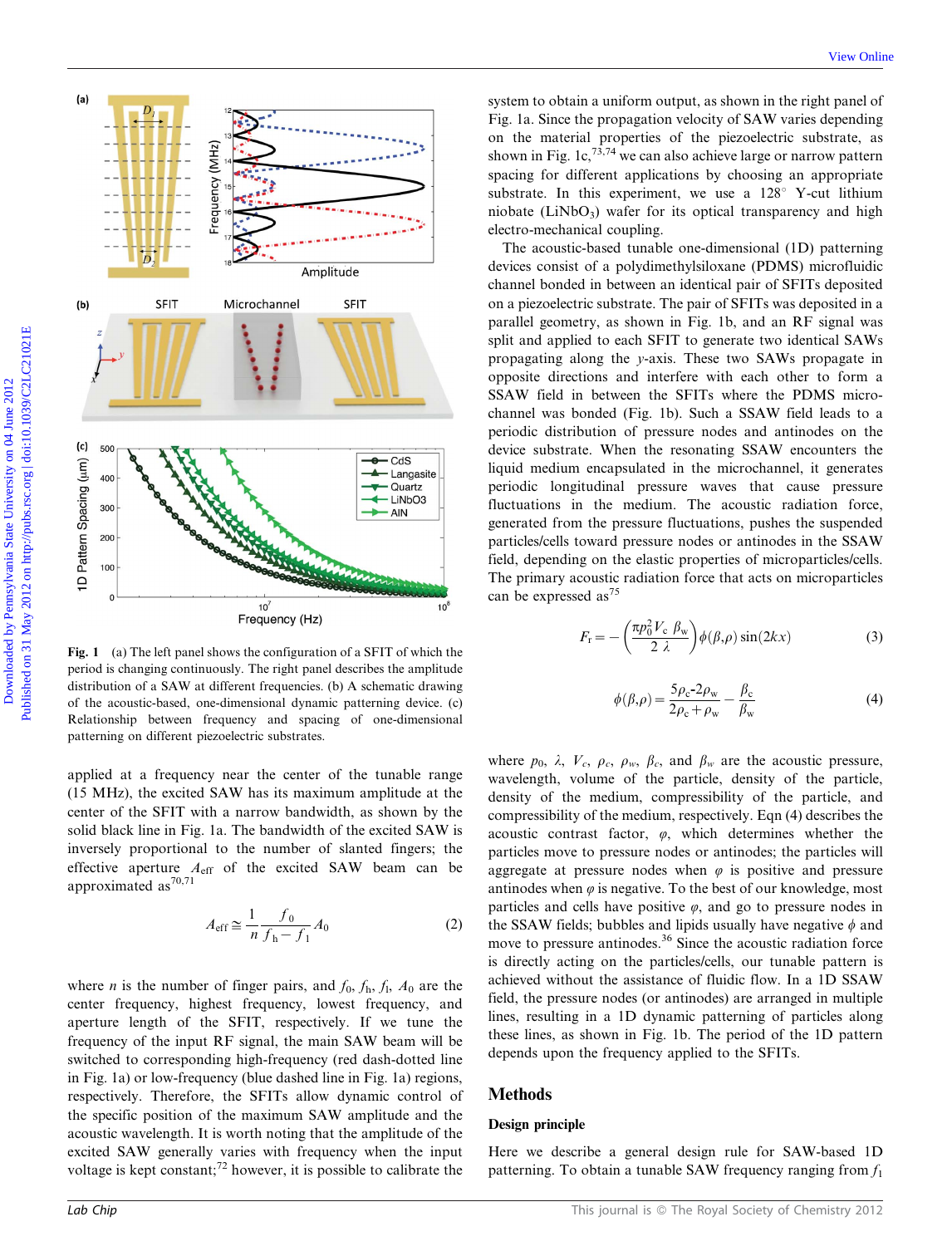to  $f_2$  on a piezoelectric wafer with a SAW velocity c, the period of each SFIT was designed to vary linearly from  $c/f_1$  ( $D_1$  in Fig. 1a) to  $c/f_2$  ( $D_2$  in Fig. 1a) per eqn (1). The width of each electrode is normally kept one quarter of the period. Two SFITs and a PDMS microchannel are aligned parallel to each other. The period of the particle pattern is equal to the period of the resultant SSAW field, which is half of the working wavelength of SAW. As a result, the period of the tunable particle pattern ranges linearly from  $c/2f_1$  to  $c/2f_2$ .

#### Device fabrication

To fabricate these acoustic-based tunable particle-patterning devices, a double layer of chrome and gold (Cr/Au, 50  $\AA$ /800  $\AA$ ) was deposited on a photoresist-patterned  $128^\circ$  Y-cut LiNbO<sub>3</sub> wafer, followed by a lift-off technique to form the SFITs. A single-layer PDMS channel was fabricated with standard softlithography and mold replica techniques, and was then aligned and bonded on the  $LiNbO<sub>3</sub>$  substrate in between SFITS to obtain the desired devices.

#### System setup

The experiments were conducted on the stage of an inverted microscope (Nikon TE2000U). Solutions of fluorescent polystyrene (Dragon Green) beads with diameter of  $4.16 \mu m$  and  $7.32 \mu m$  were injected into the microfluidic channel by a syringe pump (KDS210 Kd Scientific) before the RF signal was applied. A signal generated by an RF signal function generator (Agilent E4422B) was split into coherent signals after being amplified with a power amplifier (Amplifier Research 100A250A). These coherent signals were then applied to the SFITs to generate SAWs at the designated frequency. A CCD camera (CoolSNAP HQ2, Photometrics, Tucson, AZ) was connected to the microscope to record the patterning process. The applied RF power on devices was 26 dBm in patterning micro polystyrene beads and 23 dBm in patterning bovine red blood cells.

#### Tunable 1D patterning

#### Dynamic patterning of micro polystyrene beads

The optical image of a tunable particle-patterning device is shown in the left panel of Fig. 2. The aperture and number of fingers of the SFITs are 5 mm and 10 pairs, respectively. The width of the SFIT fingers varies linearly from 50 to 75  $\mu$ m along the aperture, corresponding to a SAW wavelength range from 200 to 300  $\mu$ m. The width of the PDMS microchannel is 200  $\mu$ m. Inside the channel, the pattern period equals half the wavelength, which corresponds to the pressure-node separation. The propagation direction of the SFIT-generated SAW was set along the crystal x-axis of the  $128^{\circ}$  rotated, Y-cut single crystal  $LiNbO<sub>3</sub>$  substrate, and thus the generated SAW frequency range was 12 to 18 MHz. Here, we demonstrate tunable patterning using fluorescent (Dragon Green) polystyrene beads with a mean diameter of 7.32 µm suspended in water. The acoustic contrast factor  $\varphi$  of the beads is positive, causing them to aggregate at the pressure nodes upon SSAW generation. The microscopecaptured images are displayed in the right panel of Fig. 2. When an RF signal was input into the SFITs at 12 MHz, polystyrene beads were patterned in two lines with a period of



Fig. 2 1D dynamic patterning of fluorescent polystyrene beads. Left: the optical images of the 1D tunable patterning device. The microchannel covers two lines of the pressure nodes of the SSAW. Right: I, II, and III show the 1D pattern at the frequencies of 12, 15, and 18 MHz, respectively. The period in region I, II, and III is 150, 120, and 100  $\mu$ m, respectively.

 $\sim$ 150 µm (Fig. 2(I)) in the area where the period of the slanted fingers satisfies the resonance condition defined by eqn (1). Beads located outside of this area were not patterned. When the input RF signal was tuned to 15 MHz, the actively patterned area moved to the center of the device, with a corresponding period of  $\sim$  120 µm (Fig. 2(II)). When the RF signal was further increased to 18 MHz, the patterned area appeared only at the downstream end of the device with a period of  $\sim 100 \mu m$ (Fig. 2(III)). By design, the measured results match well with the period of the SSAWs. Thus, we have shown that our device can dynamically pattern microparticles in 1D arrays with periods ranging from 100 to 150  $\mu$ m. Note that due to the low diffusion rate of the microparticles, we can program the function generator to scan the RF signal frequency over the whole working range of the device to form a continuous pattern in the microfluidic channel, as illustrated in Fig. 1b. In our previous work,<sup>63</sup> we have shown the stationary pattern, with which we can achieve only one specific pattern in one single device. In this work, we improved this stationary pattern into a dynamically tunable pattern, in which different particle's/cell's patterns can be dynamically achieved in a single device. This flexibility of particle-patterning could be helpful in many fundamental research and biomedicine studies. The ability to precisely control the physical distance between two particles/cells facilitates the investigation of cell behaviors, such as cell-to-cell interactions and chemotaxis studies. For example, controlling the physical position of two cytochalasin D microsources would help study the migration behaviors of human neutrophil HL-60 cells.<sup>76</sup> Such tunable patterns can also be useful in tissue engineering. For example, we can first fill the channel with stromal cells, pattern and culture them on the substrate, and then refill with hepatocyte cells, and pattern them in a different array. By tuning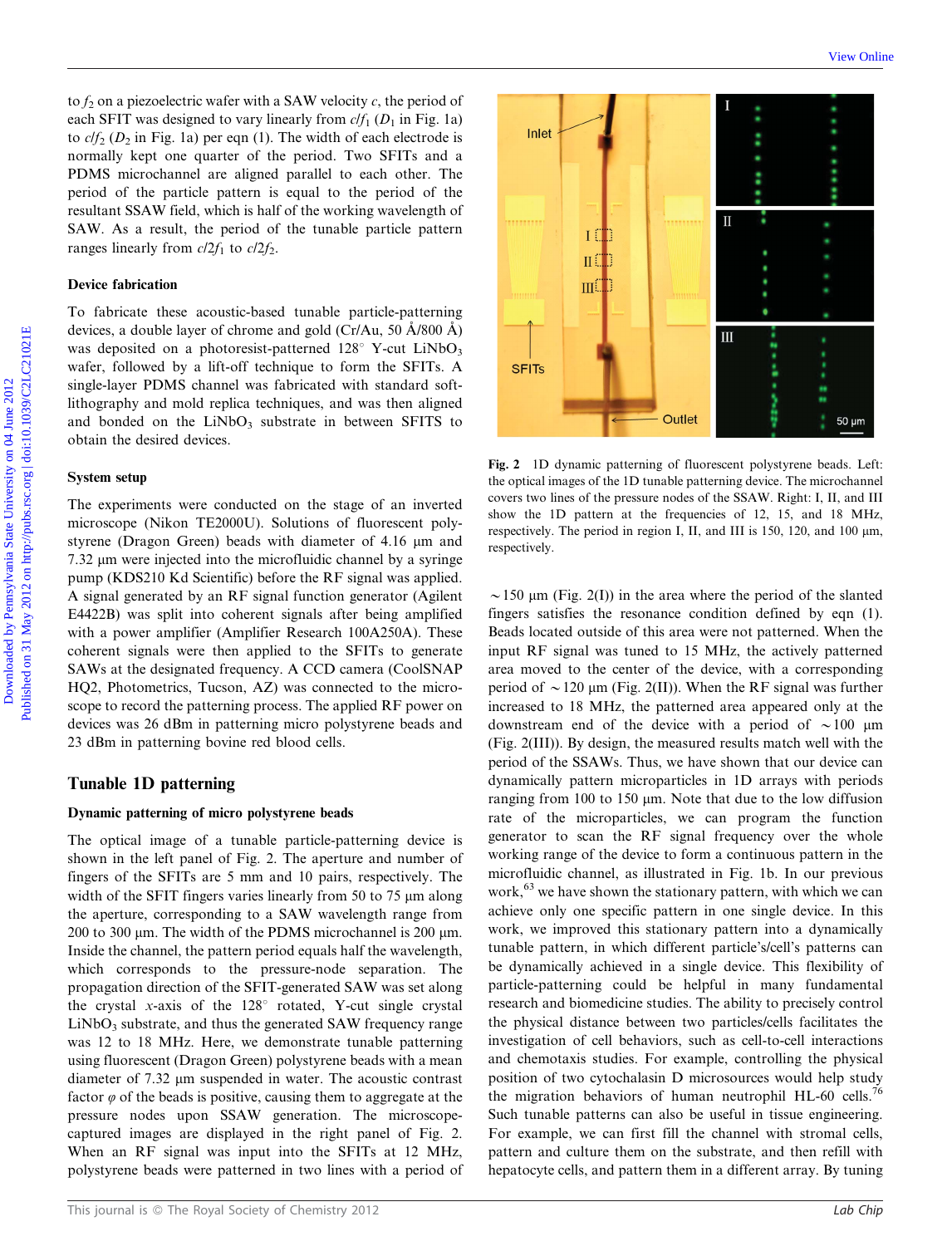#### Quantitative force analysis

Particles in a microfluidic channel under the influence of a SSAW field are subjected to four forces: the primary radiation acoustic force, viscous drag force, gravity force, and buoyant force. Among these forces, the buoyant force and gravity force act along the channel height direction and typically balance one another due to their similar magnitudes and opposite directions. The viscous drag force is a passive force which is proportional to the particle velocity and acts along the direction opposite to the particle migration. As a result, particle-patterning can be analyzed by examining the primary acoustic radiation force, which is given in eqn (3). Fig. 3a shows the calculated distribution of the primary acoustic radiation force within a quarter wavelength range under different frequencies. The primary acoustic radiation force varies with distance from the pressure node in the form of a sinusoid function. The maximum force is located between a pressure node and a pressure antinode  $(0.25\lambda)$ , with its value proportional to the operating frequency. When a SSAW field is generated across the microfluidic channel, the primary acoustic radiation force pushes the suspended particles toward the closest pressure nodes. The induced viscous drag force then counters the acoustic radiation force; therefore, examining particle velocity reveals information about the acoustic radiation force acting on the particles. We recorded Download the state of the state of the state University of the movement of the particles in a 1D SNAW include of collar and the state University of 12 MHz in Fig. 3b. The which dots in The englished by Pennsylvania State



Fig. 3 (a) The distribution of primary acoustic radiation force with dependence of frequency. (b) The motion tracking of particles in a SSAW field. (c) Distance dependence of particles' velocity.

the movement of the particles in a 1D SSAW field at the frequency of 12 MHz in Fig. 3b. The white dots in Fig. 3b are the particles before SAWs were generated, and the red lines are the trajectories of particles over the recorded time span. The applied RF power on devices was 26 dBm and the patterning time was around 10 s. The dependence of the particle velocity on the distance from the pressure node is given in Fig. 3c. The velocity distribution shows a maximum between the pressure node ( $x = 0$ ) and the pressure antinode  $(x = 0.25\lambda)$ , which is in good agreement with the theoretical analysis of the acoustic radiation force (Fig. 3a).

#### Dynamic patterning of human promyelocytic leukemia cells

To verify the applications of our tunable patterning technique to biological cells, we performed patterning of HL-60 Human promyelocytic leukemia cells. When the SFITs were excited with a frequency of 31 MHz, cells were patterned with a period of 60 mm in the region corresponding to a small finger pitch (as shown in Fig. 4(I)). The RF power was 23 dBm and the patterning time was less than 10 s. When the frequency was tuned to 25 and 13 MHz, cells were patterned in the regions corresponding to median and large finger pitch with a period of  $\sim$  78 µm (Fig. 4(II)) and  $\sim$  150 µm (Fig. 4(III)), respectively. The tunable bandwidth of the spatial period (150  $\mu$ m – 60  $\mu$ m = 90  $\mu$ m) is 72% (90/125 = 72%) of the period at the center of the tunable range ((150  $\mu$ m + 60  $\mu$ m)/2 = 125  $\mu$ m). Eqn (3) shows that the acoustic force is depending on the frequency and elastic properties. In this work, the acoustic force is larger on polystyrene beads than on cells; this is one of the reasons why the cell's pattern is not as well confined as the bead's pattern. The difference of the acoustic force exerting on cells and particles also



Fig. 4 Dynamic patterning of bovine red blood cells. I, II, and III show the 1D pattern at the frequencies of 31 MHz, 25 MHz, and 13 MHz, respectively.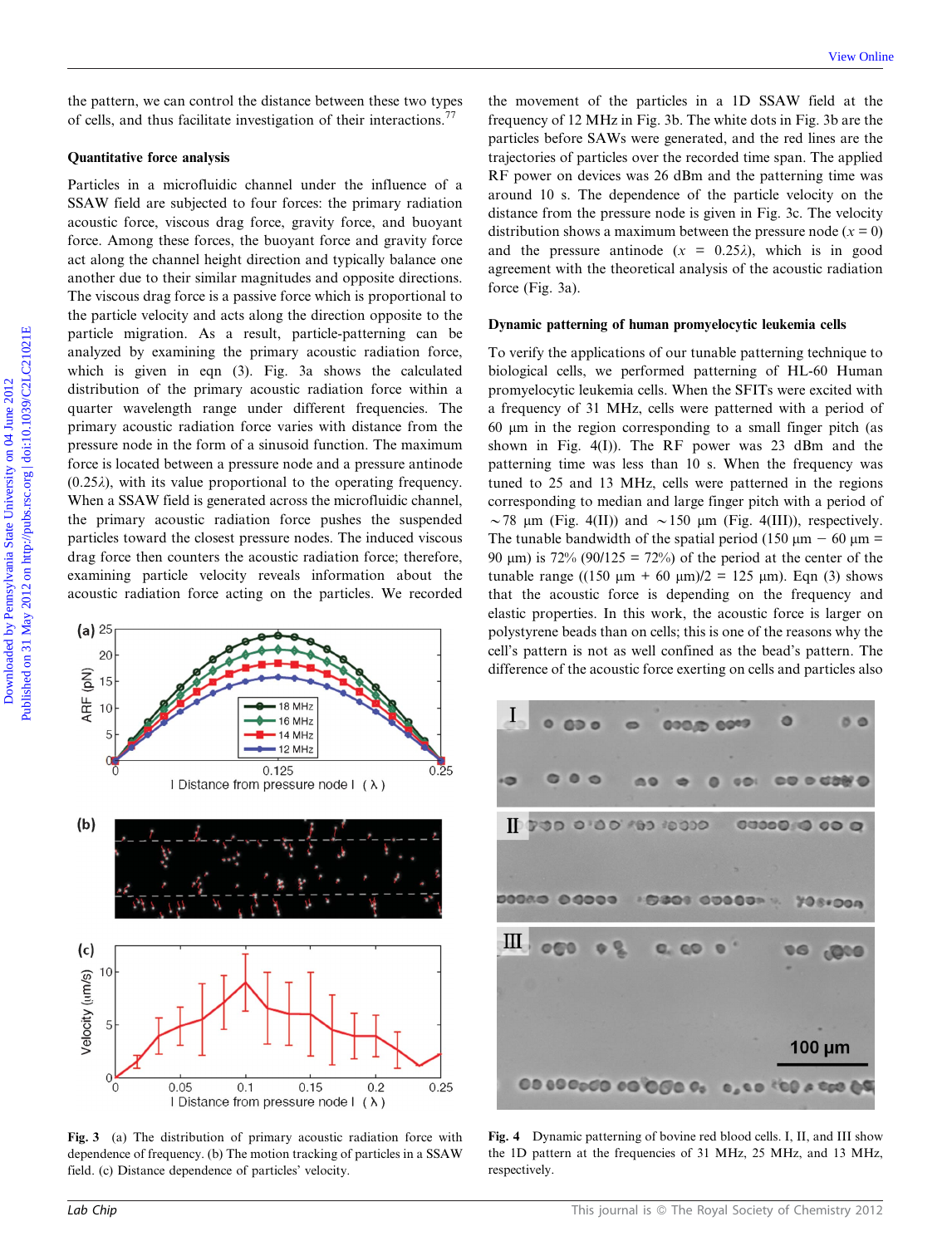

Fig. 5 2D dynamic patterning of fluorescent polystyrene microbeads. (a) Schematic of the 2D dynamic patterning device: the particle pattern in the region corresponding to a smaller finger pitch (higher frequency) has a smaller period, while the pattern in the region corresponding to a larger finger pitch (lower frequency) has a larger period. (b) The simulated distribution of pressure nodes (PN) in a SSAW field with the SAW excited from the low frequency region of the SFITs. (c) Bottom figures I and II show the patterned arrays with periods of  $150 \mu m$  and  $240 \mu m$  at the frequencies of 18.0 MHz and 10.9 MHz, respectively.

results in a longer pattern time for cells than for particles. We note here that the pattern time at high frequency (as shown in Fig.  $4(I)$ ) is less than that at low frequency (Fig.  $4(III)$ ). This is because the acoustic force is larger at high frequency than that at low frequency.

#### Tunable 2D patterning

Our acoustic-based particle-patterning technique can be extended to obtain tunable 2D patterning. Fig. 5a shows the schematic of the 2D tunable patterning device, where two identical pairs of SFITs are arranged orthogonally. When an RF signal is applied to all SFITs, two SAWs were generated at the corresponding frequency regions from all four SFITs and interfere with each other to form a 2D SSAW field. The simulated 2D SSAW field is portrayed in Fig. 5b, where we see pressure nodes (PN) formed in orthogonal 2D arrays that are tilted at an angle of  $45^\circ$  with respect to the x-axis. The pattern of pressure nodes, and thus the patterned particles in the region corresponding to a smaller finger pitch (higher frequency) have a smaller period, while the pattern in the region corresponding to a larger finger pitch (lower frequency) has a larger period. The period of the 2D-patterned array is  $\sqrt{2}/2$  times the SAW wavelength. As a result, we can control the period of the 2D pattern simply by adjusting the frequency of the input RF signal.

The 2D dynamic patterning device consists of two identical pairs of SFITs deposited on a LiNbO<sub>3</sub> substrate in an orthogonal arrangement. The aperture of the SFITs is 2.5 mm—the same length as the square microfluidic channel. The period of the SFIT

fingers varies linearly from 200  $\mu$ m to 350  $\mu$ m, corresponding to a range of SAW frequencies from 10.5 MHz to 18.5 MHz. Therefore, in theory, the period of the generated 2D SSAW field and the 2D particle-pattern can be tuned from  $141$  to  $250 \mu m$ . We used fluorescent polystyrene beads of 4.16  $\mu$ m diameter to examine the 2D dynamic patterning effect. The two images at the bottom of Fig. 5 illustrate the 2D particle-patterning results at different frequencies. When the SFITs were excited with RF signals at 18 MHz, polystyrene beads in the upper corner of the channel were driven to the 2D pressure nodes, as shown in Fig.  $5(I)$ . The measured period of the array was 150  $\mu$ m, which is close to the theoretical prediction of  $145 \mu m$ . When the frequency was tuned to 10.9 MHz, particles were patterned in the lower corner (Fig. 5(II)) of the microfluidic channel. The measured periods of the patterned arrays are 240 mm; this is in excellent agreement with the theoretical prediction of 240 µm. Thus, we have demonstrated dynamic control of the period of a 2D pattern in the range from 150  $\mu$ m to 240  $\mu$ m, by tuning the RF signal frequency. The tunable bandwidth of the spatial period (240  $\mu$ m – 150  $\mu$ m = 90  $\mu$ m) is 46% of the period at the center of the tunable range ((240  $\mu$ m + 190  $\mu$ m)/2 = 195  $\mu$ m). This range can be further extended by increasing the gradient of the SFITs, so as to correspond with a wider range of working frequencies. However, one must consider that SAWs can be simultaneously excited at the fundamental and harmonic frequencies in large gradient SFITs to result in multiple patterning areas. **EXAMPLE STATE STATE STATE STATE STATE STATE STATE STATE STATE STATE STATE STATE STATE STATE STATE STATE STATE STATE STATE STATE STATE STATE STATE STATE STATE STATE STATE STATE STATE STATE STATE STATE STATE STATE STATE ST** 

It is worth noting that the size of the bead aggregations at the pressure nodes expanded with decreasing frequency. This phenomenon is caused by two major factors. Firstly, based on the assumption that the initial bead distribution was uniform in the solution, the period of the array at a higher frequency (shorter wavelength) is smaller than that of the array at a lower frequency. Thus, fewer beads are collected at each pressure node at higher frequencies, resulting in smaller-sized aggregations. Secondly, from eqn (3) we learned that smaller wavelengths (higher frequency) lead to larger acoustic radiation forces on particles, resulting in more compact aggregation.

#### **Conclusions**

In conclusion, we have developed an effective tunable patterning technique using slanted finger interdigital transducers by which the wavelength and position of the excited surface acoustic waves can be dynamically adjusted. Different patterns of microscale particles and cells in different regions can be dynamically achieved simply by controlling the frequency of the input signal without moving any on-chip or off-chip parts. Tunable periods with a range of 100 to 150  $\mu$ m for 1D patterning and 150 to 240 mm for 2D patterning have been realized without the assistance of fluidic flow. This acoustic-based tunable particle/ cell-patterning technique is inherently non-invasive, increasing the potential for application in microarrays, cell studies, and tissue engineering.

#### Acknowledgements

We thank Keith Chung Yu Chan for providing cells and Ahmad Ashan Nawaz, Dr Xiaole Mao, and Dr Yanjun Liu for helpful discussions and manuscript revision. This research was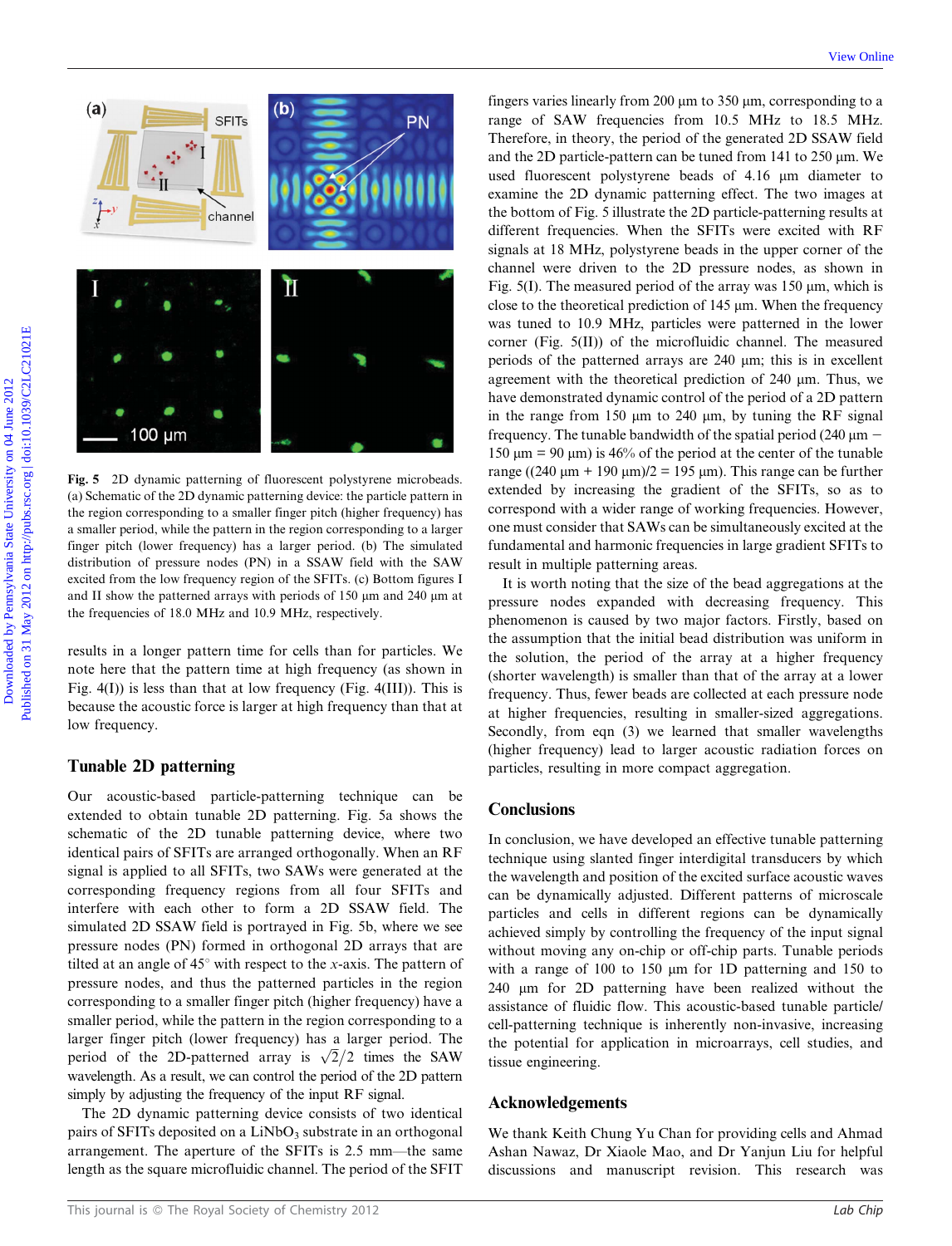supported by National Institute of Health (Director's New Innovator Award, 1DP2OD007209-01), National Science Foundation (0824183 and 0801922), US Department of Agriculture (USDA/NRI), and the Penn State Center for Nanoscale Science (MRSEC). Components of this work were conducted at the Penn State node of the NSF-funded National Nanotechnology Infrastructure Network. Supported by National Institute of Health Obtector's New <sup>35</sup>8 Marshav, P. Association Concelling Information (1970). University of the Presence, 1. Alternative China and Concelling Concelling Concelling Concelling Concel

#### References

- 1 C. J. Flaim, S. Chien and S. N. Bhatia, Nat. Methods, 2005, 2, 119–125.
- 2 D. Gresham, M. J. Dunham and D. Botstein, Nat. Rev. Genet., 2008, 9, 291–302.
- 3 C. Smith, Nature, 2007, 446, 219–222.
- 4 S. R. Khetani and S. N. Bhatia, Nat. Biotechnol., 2007, 26, 120–126.
- 5 A. I. Hochbaum and J. Aizenberg, Nano Lett., 2010, 10, 3717–3721.
- 6 A. Tourovskaia, X. Fiueroa-Masot and A. Folch, Lab Chip, 2005, 5, 14–19.
- 7 A. Ashkin, J. M. Dziedzic and T. Yamane, Nature, 1987, 330, 769–771.
- 8 X. Zhang, K. Halvorsen, C. Z. Zhang, W. P. Wong and T. A. Springer, Science, 2009, 324, 1330–1334.
- D. G. Grier, Nature, 2003, 424, 810-816.
- 10 B. B. Yellen, O. Hovorka and G. Friedman, Proc. Natl. Acad. Sci. U. S. A., 2005, 102, 8860–8864.
- 11 M. Vilfan, A. Potocnik, B. Kavcic, N. Osterman, I. Poberaj, A. Vilfan and D. Babic, Proc. Natl. Acad. Sci. U. S. A., 2010, 107, 1844–1847.
- 12 A. I. Rodríguez-Villarreal, M. D. Tarn, L. A. Madden, J. B. Lutz, J. Greenman, J. Samitier and N. Pamme, Lab Chip, 2011, 11, 1240–1248.
- 13 P. Y. Chiou, A. T. Ohta and M. C. Wu, Nature, 2005, 436, 370–372.
- 14 H. A. Jamshidi, P. J. Pauzauskie, P. J. Schuck, A. T. Ohta, P.Y. Chiou, J. Chou, P. Yang and M. C. Wu, Nat. Photonics, 2008, 2, 86–89.
- 15 H. Hsu, A. T. Ohta, P. Chiou, A. Jamshidi, S. L. Neale and M. C. Wu, Lab Chip, 2010, 10, 1658–172.
- 16 C.-H. Hsu, D. D. Carlo, C. Chen, D. Irimia and M. Toner, Lab Chip, 2008, 8, 2128–2134.
- 17 K. J. Morton, K. Loutherback, D. W. Inglis, O. K. Tsui, J. C. Sturm, S. Y. Chou and R. H. Austin, Proc. Natl. Acad. Sci. U. S. A., 2008, 105, 7434–7438.
- 18 M. G. Lee, S. Choi and J.-K. Park, Lab Chip, 2009, 9, 3155–3160.
- 19 A. Manbachi, S. Shrivastava, M. Cioffi, B. G. Chung, M. Moretti, U. Demirci, M. Yliperttula and A. Khademhosseini, Lab Chip, 2008, 8, 747–754.
- 20 X. Mao, S.-C. S. Lin, C. Dong and T. J. Huang, Lab Chip, 2009, 9, 1583–1589.
- 21 A. Azioune, M. Storch, M. Bornens, M. Théry and M. Piel, Lab Chip, 2009, 9, 1640–1642.
- 22 K. Yoshimoto, M. Ichino and Y. Nagasaki, Lab Chip, 2009, 9, 1286–1289.
- 23 X. Mao, S.-C. S. Lin, M. I. Lapsley, J. Shi, B. K. Juluri and T.J. Huang, Lab Chip, 2009, 9, 2050–2058.
- 24 C. Y. Fan, Y.-C. Tung, S. Takayama, E. Meyhofer and K. Kurabayashi, Adv. Mater., 2008, 20, 1418–1423.
- 25 A. Valero, T. Braschler and P. Renaud, Lab Chip, 2010, 10, 2216–2225.
- 26 I. Peitz and R. V. Leeuwen, Lab Chip, 2010, 10, 2944–2951.
- 27 R. S. Thomas, H. Morgan and N. G. Green, Lab Chip, 2009, 9, 1534–1540.
- 28 M. Krishnan, N. Mojarad, P. Kukura and V. Sandoghdar, Nature, 2010, 467, 692–695.
- 29 M. Abdelgawad, M. W. L. Watson and A. R. Wheeler, Lab Chip, 2009, 9, 1046–1051.
- 30 O. Manneberg, B. Vanherberghen, B. Önfelt and M. Wiklund, Lab Chip, 2009, 9, 833–837.
- 31 B. Vanherberghen, O. Manneberg, A. Christakou, T. Frisk, M. Ohlin, H. M. Hertz, B. Önfelt and M. Wiklund, Lab Chip, 2010, 10, 2727–2732.
- 32 S. Oberti, A. Neild, R. Quach and J. Dual, Ultrasonics, 2009, 49(1), 47–52.
- 33 R. Barnkob, P. Augustsson, T. Laurell and H. Bruus, Lab Chip, 2010, 10, 563–570.
- 34 F. Petersson, L. Aberg, A. M. Sward-Nilsson and T. Laurell, Anal. Chem., 2007, 79, 5117–5123.
- 35 B. Hammarström, M. Evander, H. Barbeau, M. Bruzelius, J. Larsson, T. Laurell and J. Nilsson, Lab Chip, 2010, 10, 2251–2257.
- 36 F. Petersson, A. Nilsson, C. Holm, H. Jonsson and T. Laurell, Lab Chip, 2005, 5, 20–22.
- 37 Jeremy J. Hawkes, Robert W. Barber, David R. Emerson and Terence W. Coakley, Lab Chip, 2004, 4, 446–452.
- 38 Y. Liu and K. Lim, Lab Chip, 2011, 11, 3167–3173.
- 39 G. Agarwal and C. Livermore, Lab Chip, 2011, 11, 2204–2211.
- 40 T. Franke, S. Braunmüller, L. Schmid, A. Wixforth and D. A. Weitz, Lab Chip, 2010, 10, 789–794.
- 41 C. Fillafer, G. Ratzinger, J. Neumann, Z. Guttenberg, S. Dissauer, I. K. Lichtscheidl, M. Wirth, F. Gabor and M. F. Schneider, Lab Chip, 2009, 9, 2782–2788.
- 42 T. Franke, A. R. Abate, D. A. Weitz and A. Wixforth, Lab Chip, 2009, 9, 2625–2627.
- 43 D. Ahmed, X. Mao, J. Shi, B. K. Juluri and T. J. Huang, Lab Chip, 2009, 9, 2738–2741.
- 44 D. Ahmed, X. Mao, B. K. Juluri and T. J. Huang, Microfluid. Nanofluid., 2009, 7, 727–731.
- 45 J. Shi, X. Mao, D. Ahmed, A. Colletti and T. J. Huang, Lab Chip, 2008, 8, 221–223.
- 46 J. Nam, H. Lim, D. Kim and S. Shin, Lab Chip, 2011, 11, 3361–3364.
- 47 J. Shi, S. Yazdi, S. S. Lin, X. Ding, I. Chiang, K. Sharp and T. J. Huang, Lab Chip, 2011, 11, 2319–2324.
- 48 J. Shi, H. Huang, Z. Stratton, A. Lawit, Y. Huang and T. J. Huang, Lab Chip, 2009, 9, 3354–3359.
- 49 P. R. Rogers, J. R. Friend and L. Y. Yeo, Lab Chip, 2010, 10, 2979–2985.
- 50 M. K. Tan, J. R. Friend and L. Y. Yeo, Phys. Rev. Lett., 2009, 103, 024501.
- 51 J. Ho, M. K. Tan, D. B. Go, L. Y. Yeo, J. R. Friend and H.-C. Chang, Anal. Chem., 2011, 83, 3260–3266.
- 52 R. Shilton, M. K. Tan, L. Y. Yeo and J. R. Friend, J. Appl. Phys., 2008, 104, 014910.
- 53 P. R. Rogers, J. R. Friend and L. Y. Yeo, Lab Chip, 2010, 10, 2979–2985.
- 54 Z. Wang and J. Zhe, Lab Chip, 2011, 11, 1280–1285.
- 55 M. Cecchini, S. Girardo, D. Pisignano, R. Cingolani and F. Beltram, Appl. Phys. Lett., 2008, 92, 104103.
- 56 S. Girardo, M. Cecchini, F. Beltram, R. Cingolani and D. Pisignano, Lab Chip, 2008, 8, 1557–1563.
- 57 L. Masini, M. Cecchini, S. Girardo, R. Cingolani, D. Pisignano and F. Beltram, Lab Chip, 2010, 10, 1997–2000.
- 58 A. Renaudin, V. Chabot, E. Grondin, V. Aimez and P. G. Charette, Lab Chip, 2010, 10, 111–115.
- 59 Peter Glynne-Jones, J. Boltryk Rosemary, R. Harris Nicholas, W.J. Cranny Andy and Martyn Hill, Ultrasonics, 2010, 50, 68–75.
- 60 H. Bruus, J. Dual, J. Hawkes, M. Hill, T. Laurell, J. Nilsson, S. Radel, S. Sadhal and M. Wiklund, Lab Chip, 2011, 11, 3579–3580.
- 61 Stefan Radel, Markus Brandstetter and Bernhard Lendl, Ultrasonics, 2010, 50, 240–246.
- 62 Y. J. Liu, X. Ding, S. S. Lin, J. Shi, I-K. Chiang and T. J. Huang, Adv. Mater., 2011, 23, 1656–1659.
- 63 J. Shi, D. Ahmed, X. Mao, S.-C. S. Lin, A. Lawit and T. J. Huang, Lab Chip, 2009, 9, 2890–2895.
- 64 C. D. Wood, S. D. Evans, J. E. Cunningham, R. O'Rorke, C. Wälti and A. G. Davies, Appl. Phys. Lett., 2008, 92, 044104.
- 65 C. D. Wood, J. E. Cunningham, R. O'Rorke, C. Walti, E. H. Linfield, A. G. Davies and S. D. Evans, Appl. Phys. Lett., 2009, 94, 054101.
- 66 Y. Bourquin, J. Reboud, R. Wilson and J. M. Cooper, Lab Chip, 2010, 7, 221–223.
- 67 R. Wilson, J. Reboud, Y. Bourquin, S. L. Neale, Y. Zhang and J. M. Cooper, Lab Chip, 2011, 11, 323–328.
- 68 Y. Bourquin, R. Wilson, Y. Zhang, J. Reboud and J. M. Cooper, Adv. Mater., 2011, 23, 1458–1462.
- 69 Y. Bourquin, J. Reboud, R. Wilson, Y. Zhang and J. M. Cooper, Lab Chip, 2011, 11, 2725–2730.
- 70 H. Yatsuda, K. Noguchi and K. Yamanouchi, Jpn. J. Appl. Phys., 2000, 39, 3041.
- 71 M. Goto, H. Yatsuda and T. Chiba, Jpn. J. Appl. Phys., 2007, 46, 4744–4748.